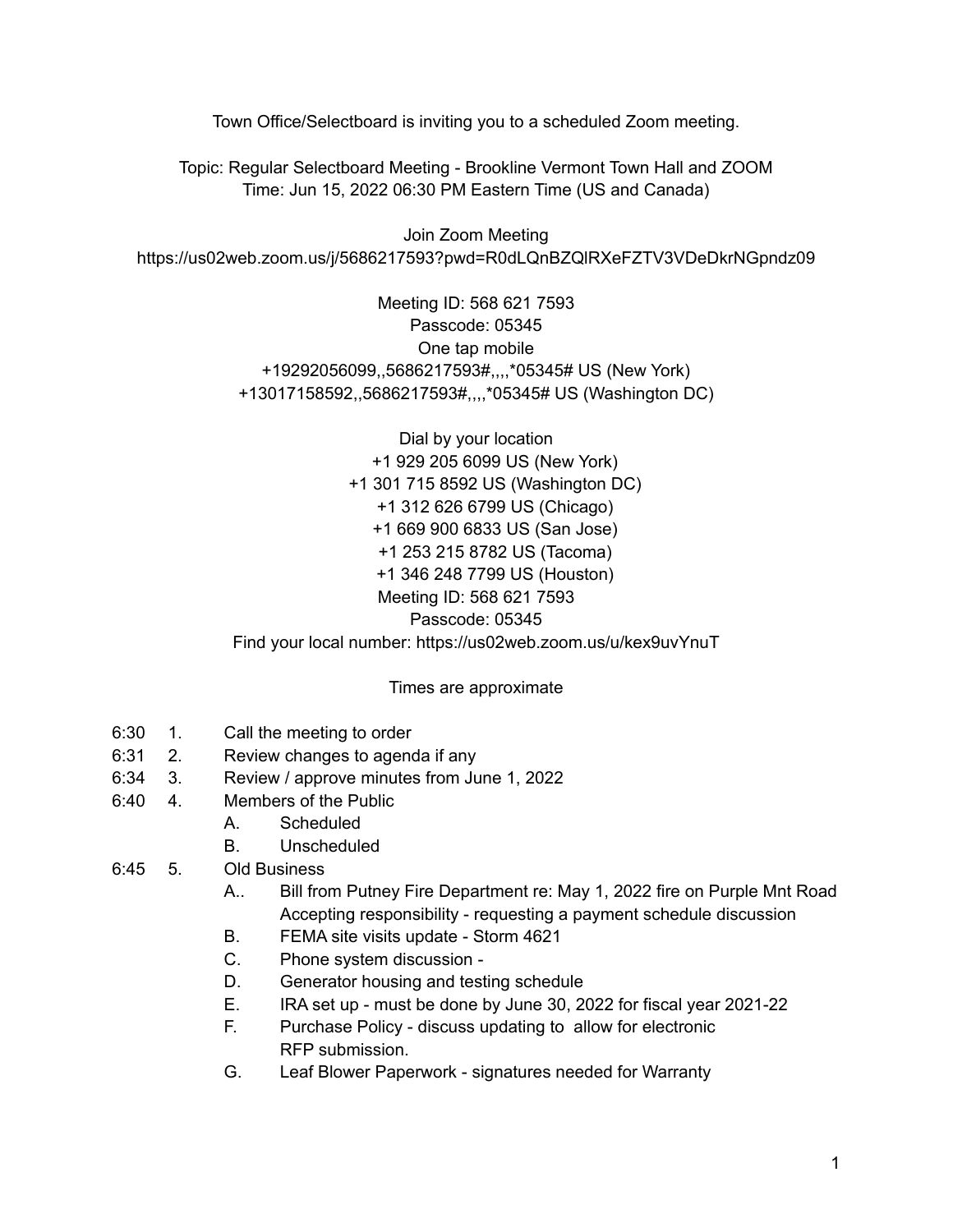- 7:20 6. New Business
	- A. Discussion re: vandalism in Brookline. Are residents looking to start a neighborhood watch program? Cost estimate for repairs and new signs. We do not insure our roads.
	- B. Brookline Meeting House Steeple repairs are completed. Inspection needed before releasing funds. Discussion
	- C. Request for Proposal re: Heat Pumps in the DayCare Building Review wording of RFP, Newspaper ad placement, Funding discussion.
	- D. Grants in Aid sign and submit "Intent to Participate " letter Request that the Road Commissioner and Road Supervisor report back to the selectboard their list of road segments that will be addressed this upcoming fiscal year under the grants in aid program by the next SB meeting.
- 7:45 7. Reports and Updates
	- A. Road Supervisor E. Mark Bills
		- -1- Mower not available. Alternative ideas
		- -2- Vandalism on roadways and signs
		- -3- Generator storage and testing schedule
		- -4- Road segment Repairs
			- A. FEMA related segments
			- B. Grants in Aid segments
		- -5- TBD
	- B. Selectboard Chair Report Dot Maggio
		- -1- NewBrook Falcons Girls on the Run
		- -2- Round SchoolHouse Memorial Garden
		- -3- Brookline Meeting House Plant Sale Raised approx. \$600
		- -4- Brookline Meeting House requesting refund of down payment for storm windows. Supply chain problems. Refund amount due \$1,531.89 Funding was from a donation from Mr. David Schupp.
		- -5- Brookline Meeting House in receipt of \$10,000.00 donation from Mr. Howard Cutler.
		- -6- Cynthia Nau memorial service on Saturday June 18 at the NewBrook Fire House from 1:00 to 3:00 pm
		- -7- Status of report due to the State Auditor re: statement that public funds are being properly used in the town of Brookline due no later than June 30, 2022
		- -8- Conversations with residents interested in becoming more involved in Brookline.
	- C. Building Commissioner Bruce Mello
		- -1- Update-